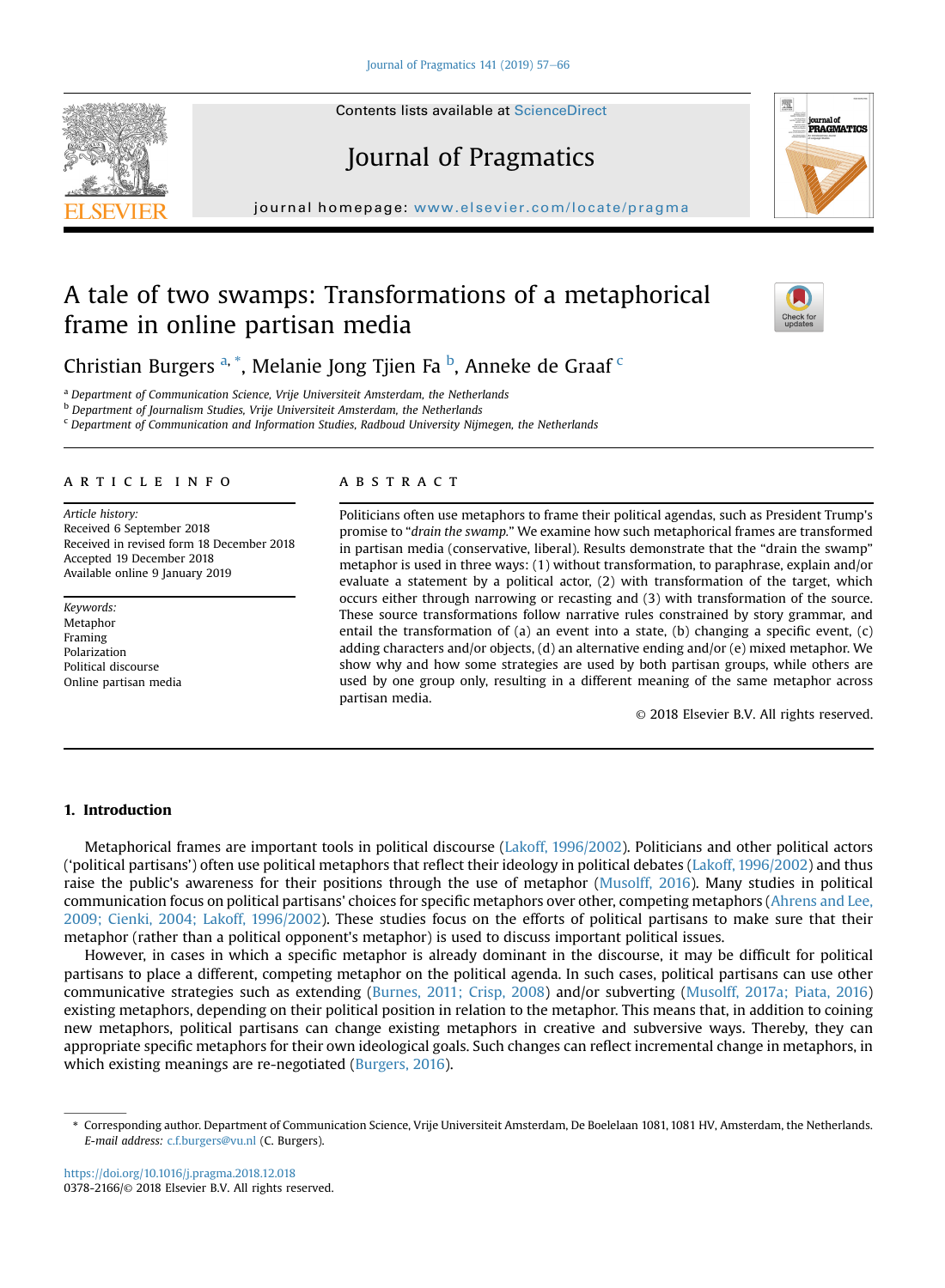At the same time, the potential patterns under which political metaphors can change are not yet clear. Therefore, the goal of the current paper is uncovering such patterns through a structured approach towards changes within one specific political metaphor. We focus on a metaphor that has been used across the US partisan divide by both conservative and liberal media. This is the <code>DRAIN</code> the swamp ( $\rm{prs})^1$  metaphor, during and immediately after the election of Donald J. Trump as US President. Our analysis demonstrates that appropriation of this metaphor by both conservatives and liberals follows a number of specific patterns.

#### 1.1. Metaphorical framing in political communication

Metaphors are defined as "cross-domain mappings" between a source domain and a target domain [\(Lakoff and Johnson,](#page-9-0)  $1980/2003$ ). For instance, as used by Trump, the  $p$ rs metaphor targets morality in the US political climate, by suggesting a connection between the ecosystem of a swamp (source domain) and Washington, DC (target domain). Washington, DC, in turn, is a metonymy representing the three branches of US government (legislative, executive, judicial). In Trump's version, the DTS metaphor contains a hero protagonist ('political outsider Trump') who strives to achieve a certain goal ('draining the swamp'), thereby solving the issue of bad governance in US politics. Because of these narrative elements, the DTS metaphor can be classified as a story metaphor ([Musolff, 2016; Ritchie, 2017\)](#page-9-0). However, the 'original' prs metaphor is also relatively abstract and vague, leaving various elements of the metaphorical story unspecified.

According to Conceptual Metaphor Theory (CMT; [Lakoff and Johnson, 1980/2003\)](#page-9-0), metaphorical words in discourse ('linguistic metaphors') typically imply comparisons between different conceptual domains ('conceptual metaphors'). CMT proposes that conceptual metaphors are crucial devices in reasoning about societal topics, as they often include a specific ideological stance. For instance, the DTS metaphor negatively evaluates Washington politics. Therefore, various scholars have proposed that such metaphors can be seen as specific types of frames [\(Burgers et al., 2016; Lakoff, 1996/2002; Semino et al.,](#page-8-0) [2018](#page-8-0)). Under the classic definition of [Entman \(1993](#page-9-0), p. 52), framing means "select[ing] some aspects of a perceived reality and mak[ing] them more salient in a communicating text, in such a way as to promote a particular problem definition, causal interpretation, moral evaluation and/or treatment recommendation for the item described." The DTS metaphor as used by Trump meets these criteria by metaphorically alluding to the political issue of bad governance, by implying a problem definition (in that Washington, DC resembles a swamp), a moral evaluation (in that this is undesirable) and a treatment recommendation (in that the swamp needs to be 'drained' by an outsider). Thereby, this metaphor contains a specific framing of the issue of governance in the US capital.

Political metaphors are not immutable, but change over time [\(Burgers, 2016\)](#page-8-0). Metaphor change can occur in one of two ways: (1) through fundamental change in which a specific metaphor is replaced by another metaphor and (2) through incremental change in which the meaning of a specific metaphor is re-negotiated. The discourse career of the metaphor 'Britain at the heart of Europe' ([Musolff, 2017b](#page-9-0)) is an example of the latter. When introduced by British Prime Minister John Major in 1991, it started out as a pro-EU metaphor, meaning that being at the heart of Europe was something positive. Over time, the metaphor was appropriated by British anti-EU politicians who subverted the metaphor through stating that the European heart was diseased or dead. As a result, the 'Britain at the heart of Europe' metaphor, which was introduced as pro-EU in the 1990s, played an important part in the rhetoric of the leave campaign in the 2016 Brexit referendum ([Musolff, 2017b](#page-9-0)).

In the example of 'Britain at the heart of Europe', political partisans were successful in re-negotiating a metaphorical frame and changing its valence in public discourse (from pro-EU to anti-EU). Furthermore, a metaphorical frame can not only show incremental change over time within the same discourse community, but can also transform across different (language and cultural) communities at the same point in time ([Chilton and Ilyn, 1993\)](#page-8-0). For instance, various studies have suggested that online discussions often happen in 'echo chambers', in which likeminded people share and discuss political information from their political perspective only (e.g., [Jacobsen et al., 2016; Shin and Thorson, 2017\)](#page-9-0). The goal of the current study is uncovering the patterns through which such political proponents and opponents can appropriate a metaphorical frame that is dominant in a specific discourse. To achieve this goal, we focus on the prs metaphor in US political discourse.

The DTS metaphor compares Washington political institutions to a swamp, which fits within a larger structure of metaphors of morality. Swamps may evoke images of rot, decay, and dirt. Presenting bad government through the metaphorical source domain of rot, decay and dirt has a long history, as for instance exemplified in the quote "something rotten in the State of Denmark" (Hamlet, Act I, Scene IV) and is common across different political systems (e.g., [Charteris-Black, 2011; Negro,](#page-8-0) [2015](#page-8-0)). In addition, the physical smell of decay alone can make people more suspicious of what is being described ([Lee and](#page-9-0) [Schwarz, 2012](#page-9-0)). Furthermore, broader metaphors of morality in which dirt represents bad morals, and cleanness and purity represent good morals are widespread as well [\(Lee and Schwarz, 2010; Yu, 2015; Zhong and House, 2014](#page-9-0)). Thus, the metaphorical scenario of the DTS metaphor can be placed within these larger metaphorical perspectives on morality.

Nonetheless, the DTS metaphor also has a distinct local character, by referring to a well-known story that the city of Washington, DC was constructed on a swamp ([Widmer, 2017](#page-9-0)), although some classify this as an urban myth ([Hawkins, 2014](#page-9-0)). The <sub>DTS</sub> metaphor has a long history in US public discourse. For instance, in an 1913 interview with the [New York Times](#page-9-0), labor organizer Mother Jones already used the prs metaphor to talk about labor relations. In the 1970s, the phrase 'drain the swamp'

 $<sup>1</sup>$  Following conventions in the metaphor literature ([Lakoff and Johnson, 1980/2003\)](#page-9-0), conceptual metaphors are written in small capital letters.</sup>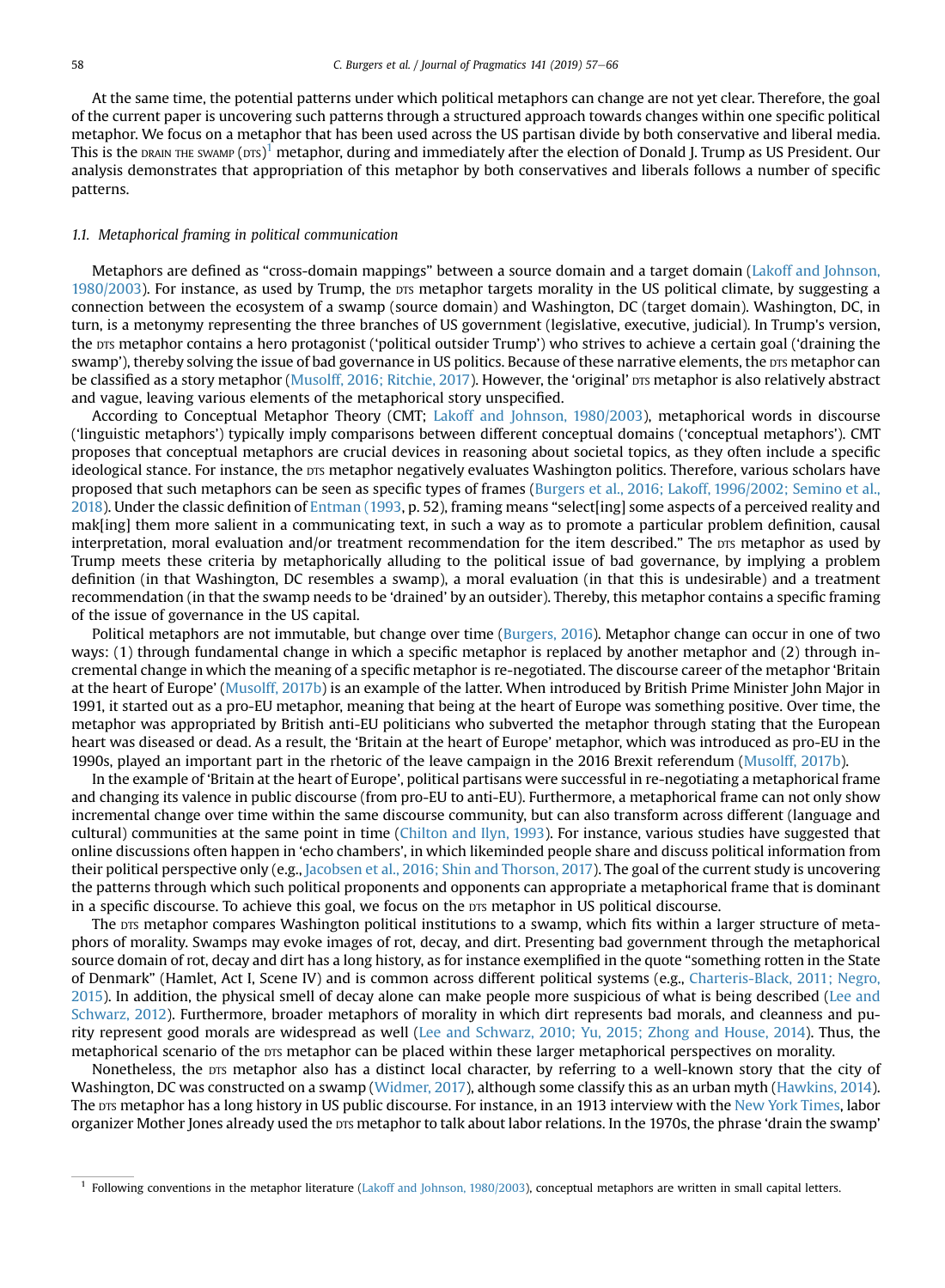was used in informal office culture to contrast the dilemma between solving short-term problems and achieving long-term goals.<sup>2</sup> More recently, both Republicans like Ronald Reagan and Democrats like Nancy Pelosi used this metaphor in their election campaigns prior to 2016 [\(LaPira and Holyoke, 2017; Widmer, 2017\)](#page-9-0). Presidential candidate Donald J. Trump first mentioned the DTS metaphor in a campaign speech on 17 October 2016 [\(Widmer, 2017](#page-9-0)). Through this metaphor, Trump presented himself as an outsider who – when elected – would take on corruption in Washington, DC.

The prs metaphor has since become a symbol of both support for and opposition to the Trump presidency. For example, a political candidate supported by Trump styled a campaign rally on the theme of 'drain the swamp', including a fake swamp with plastic alligators ([Jacobs and Smith, 2017\)](#page-9-0). By contrast, a Facebook blog that was highly critical of Trump was labeled 'Swamp Watch' ([https://www.facebook.com/swampwatch/\)](https://www.facebook.com/swampwatch/). This makes the prs metaphor a good case for studying how partisans from both ends of the political spectrum transform the same metaphorical frame at the same point in time.

## 2. Method

## 2.1. Corpus selection

Our data come from two types of partisan media ([Flaxman et al., 2016\)](#page-9-0): two online (right-wing) conservative platforms ([Breitbart.com](http://Breitbart.com), [Newsmax.com\)](http://Newsmax.com) and two online (left-wing) liberal platforms (Huffi[ngtonPost.com,](http://HuffingtonPost.com) [Salon.com\)](http://Salon.com). Articles were sampled from the period between 17 October 2016 (Trump's first use of the metaphor) and 17 March 2017 (five months later). This timeframe contains both Trump's election (on 8 November 2016) and inauguration (on 20 January 2017). We retrieved all articles from the four platforms that mentioned both 'Trump' and 'swamp', leading to a total corpus of 694 articles, of which 306 were conservative (165 from Breitbart, 141 from Newsmax) and 388 were liberal (295 from Huffington Post, 93 from Salon).

## 2.2. Analysis

Next, we analyzed all references to the DTS metaphor, following the methodology of Critical Metaphor Analysis ([Charteris-](#page-8-0)[Black, 2004\)](#page-8-0). This method comprises three steps: (1) identification, (2) interpretation, and (3) explanation. In the identification phase, we established whether the 'swamp' reference was indeed metaphorical, rather than a reference to an actual swamp. In the interpretation phase, we explored, for each reference from the corpus, if and how the DTS metaphor was transformed. The explanation phase entailed categorizing the specific transformations into sub-strategies.

## 3. Results

Our data show how the  $DSD$  metaphor was used in three distinct ways: (1) without transformation, (2) with transformation of the target and (3) with transformation of the source. Each type of usage is further characterized by a number of substrategies. In the following, we describe each type of usage (and sub-strategy) and illustrate these with examples from our corpus data.

#### 3.1. No transformation: paraphrase, explanation, evaluation

In various cases, all four platforms referred to the DTS metaphor without transforming the metaphor. Such cases were classified into three main groups, in which authors (1) paraphrased a statement by a public actor, (2) explained the metaphor's meaning to their readers and/or (3) added an evaluation to the metaphor.

First, a mention of the prs metaphor involved a form of direct or indirect reported speech. Direct reported speech describes what was literally said, through a direct quotation [\(Harry, 2014](#page-9-0)). A good example is (1), which exemplifies how outlets mainly reported the fact that Trump or one of his supporters discussed draining the swamp:

(1) Trump proposes government ethics reforms: "It is time to drain the swamp in Washington, D.C." (Breitbart, 17/10/2016).

While (1) contains a direct quote, these paraphrased forms could also involve indirect reported speech. Indirect reported speech involves paraphrasing a public actor's words without verbatim quotations placed within quotation marks ([Harry,](#page-9-0) [2014](#page-9-0)), like (2), which mentions:

(2) In the field of energy and climate, President Trump has said that there is a massive swamp that needs draining (Breitbart, 06/02/2017).

 $^2$  According to [Dundes and Pagter \(1987,](#page-9-0) p. 91), an early usage could be traced back to the accounting offices of the University of California, Berkeley in 1971, in which a notice was found that read: "The objective of all dedicated company employees should be to thoroughly analyze all situations, anticipate all problems prior to their occurrence, have answers for these problems, and move swiftly to solve these problems when called upon… However, when you are up to you ass in alligators, it is difficult to remind yourself that your initial objective was to drain the swamp".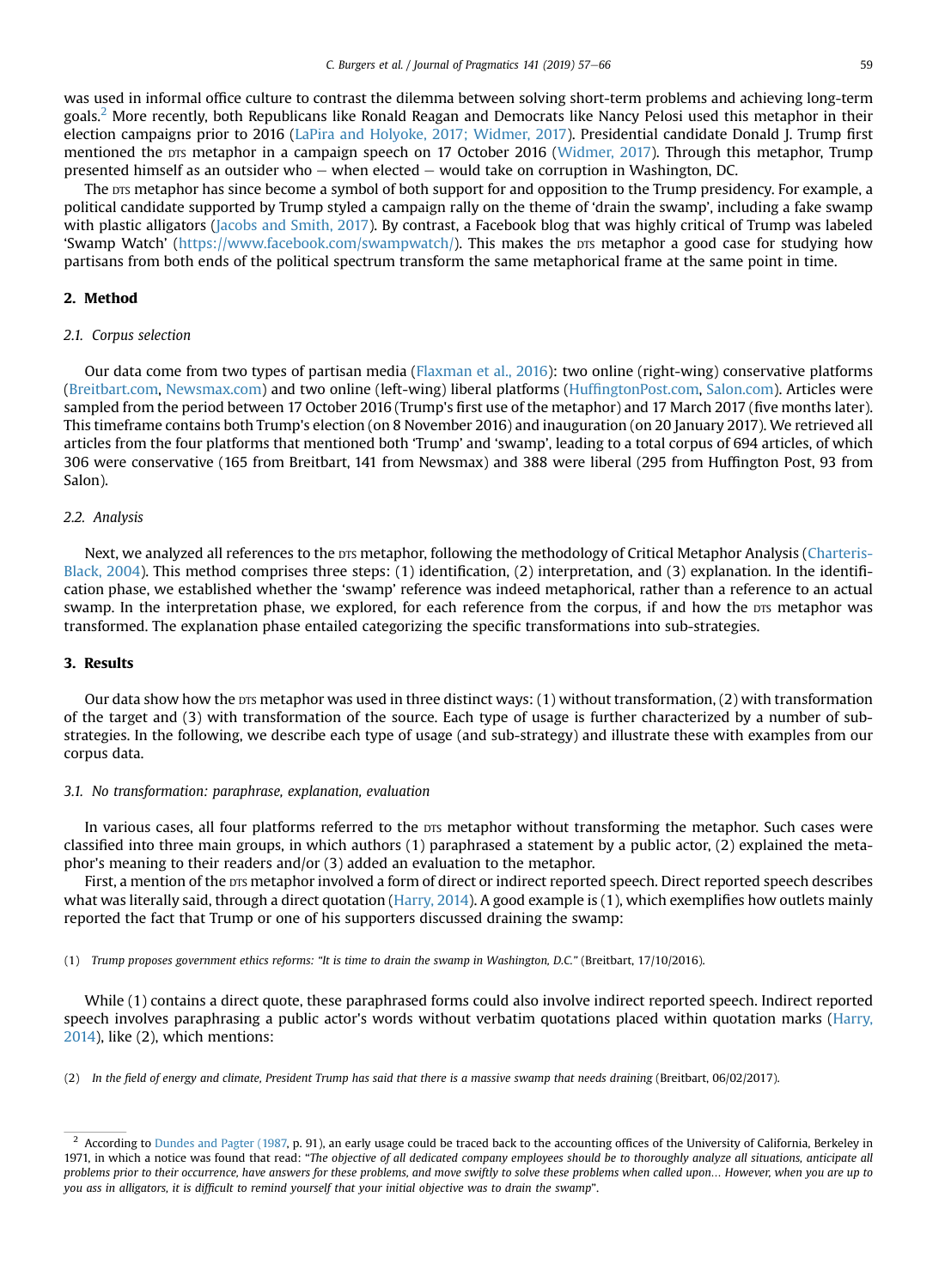Example (2) provides a summary of the words uttered by Trump at some time, without placing these within quotation marks. This indicates that (2) contains a paraphrase of Trump's words. Finally, some examples are mixed, which means that they combine both direct and indirect reported speech [\(Harry, 2014](#page-9-0)), such as:

(3) Trump […] tweeting that his administration will "always be trying to" empty the swamp (Huffington Post, 22/12/2016).

Example (3) contains both a quotation ascribed to Trump and a reference to the DTS metaphor. However, (3) does not mention the original wording of the metaphor. Instead, the author of (3) replaced one word of the metaphor (the verb 'drain') with a synonym (the verb 'empty'). Thereby, (3) contains an example of indirect paraphrase through a synonym for one of the words of the original metaphor, combined with a Trump quote.

The next reference type without transformation is explanation. Especially in the first month of our corpus (when the DTS metaphor was relatively novel to discourse on the Trump campaign), authors explained the metaphor's meaning, as in (4) referring to:

(4) a speech proclaiming [Trump's] intent to "drain the swamp" which is our nation's capitol [sic] (Huffington Post, 01/11/2016).

The author of  $(4)$  added a clause explaining that 'swamp' referred to Washington, DC, which could indicate that  $-$  at the time of publication  $-$  the author could not yet assume all readers to be familiar with the  $DTS$  metaphor.

The third reference type without transformation was adding an evaluation to a mention of the DTS metaphor. This evaluation could either be positive, indicating that the author believed Trump would be successful in fulfilling his campaign promise, as in (5), or negative, indicating that the author believed that Trump would be or had been unsuccessful in delivering on his promise, as in (6):

(5) Debbie Dooley: Once in a lifetime opportunity to drain the D.C. swamp (Breitbart, 26/10/2016).

(6) [Trump] will drain the swamp. Right. Does anyone think for a minute that Trump can fulfill almost any of his vacuous policy position pronouncements? For the sake of my country, and as a proud American, I do wish him the best, but I think not (Huffington Post, 14/11/2016).

Examples  $(5)$  and  $(6)$  both contain a summary of the  $p$ s promise combined with the author's evaluation of that promise, which is either positive or negative. Example (5) is the header of an opinion piece by Debbie Dooley, one of the founders of the Tea Party, published less than two weeks before the 2016 Presidential election. In (5), Dooley refers to the DTS metaphor in positive terms, meaning that she agreed with Trump's campaign promise, and saw the election as an opportunity to realize this promise. By contrast, (6) comes from a liberal opinion piece in which the author expresses support for the sentiment of Trump's campaign promise, but also skepticism that Trump will be able to realize this campaign promise. In cases like (5) and (6), the authors do not transform the metaphorical scenario, but mainly summarize and evaluate the scenario as statements from political actors.

## 3.2. Specifying the swamp: narrowing and recasting

The first group of strategies reflecting changes made to the DTS metaphor as introduced by Trump involves transformation of the target. The original metaphor referred to Washington, DC in a generic way, without differentiating between specific branches of government (executive, legislative and/or judicial). Target transformations change this referent of Washington, D.C., through either narrowing or recasting the target. Narrowing implies zooming in on specific governmental branches and/ or actors, as in  $(7)$ ,  $(8)$  and  $(9)$ :

- (7) Trump already draining the judicial swamps (Newsmax, 14/02/2016).
- (8) Ex-Federal Prosecutor Sidney Powell: Trump needs to drain DOJ swamp (Newsmax, 17/02/2016).
- (9) Republican National Committee Chairman Reince Priebus, who basically is the swamp that Trump talked about draining (Huffington Post, 15/11/2016).

The authors of (7), (8) and (9) narrow the original metaphor, by referring to a specific branch of government as in (7), which refers to the judicial branch, to a specific department as in (8), which mentions the Department of Justice (DOJ), or to a specific individual as in (9). Subsequently, (7), (8) and (9) narrow the metaphor to specific sub-groups or individuals. That is, while the original prs metaphor mainly targets the superordinate group of the US government, (7) and (8) identify and focus on specific subgroups nested within this larger superordinate group [\(Hornsey and Hogg, 2000\)](#page-9-0). Example (9) narrows even further by pointing to an individual politician. In these ways, transformations of the target make the DTS metaphor more specific.

Another transformation of the target is recasting the original metaphor, with authors applying the DTS metaphor to political institutions other than the US federal government, as in (10) and (11):

<sup>(10)</sup> It will take a bold use of U.S. power to drain the ultimate swamp, the United Nations (Newsmax, 27/12/2016).

<sup>(11)</sup> if Washington, D.C. is the swamp, then we should start referring to Westminster as the bog (Breitbart, 18/11/2016).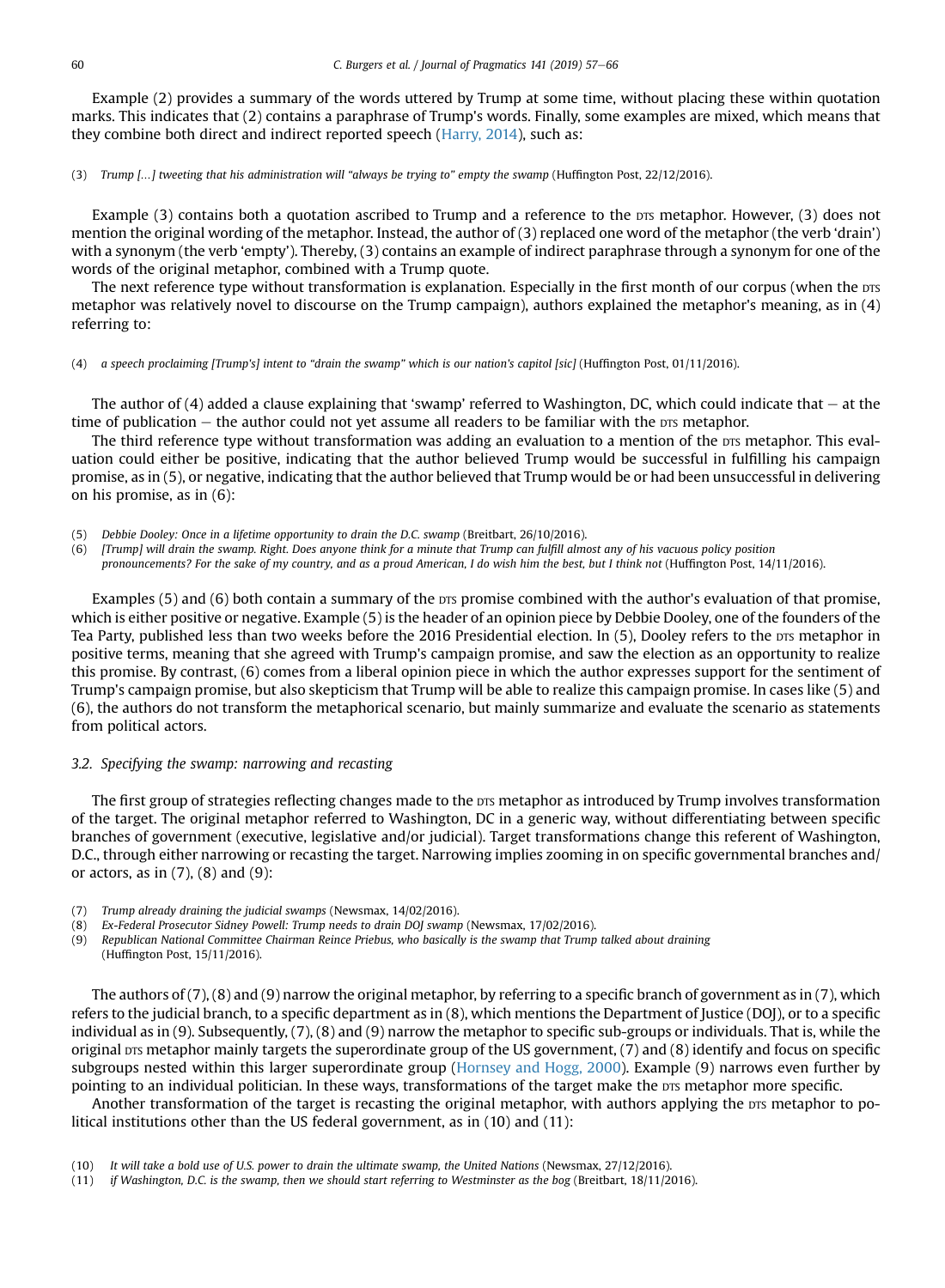Like  $(7)$ – $(9)$ , examples (10) and (11) keep the narrative structure of the  $p$ rs metaphor intact, in that they designate a specific political institution – like the United Nations (example 10) or the UK government (example 11) – as a metaphorical 'swamp' that needs to be 'drained' by political outsiders. Example (11) also recasts the DTS metaphor from a cultural perspective, by referring to a 'bog', a type of wetlands that is more common in the UK than a swamp.

In sum, transformations of the target like narrowing and recasting keep the original metaphor in place, but apply the metaphor to different political institutions compared to its original instantiation. It is also noteworthy that this rhetorical strategy is mostly used by conservative media who support Trump's campaign and presidency. This specific strategy was relatively rare in liberal media, with exceptions like (9), which uses the DTS metaphor to critique President-elect Trump by singling out the installation of Preibus as chief of staff.

#### 3.3. Transforming the metaphorical narrative

The examples discussed so far mainly kept the structure of the original DTS metaphor intact. However, more radical transformations occur through source-domain changes. Such transformations are mostly found in liberal media, as ways to reframe the metaphor from being supportive to being critical of Trump. These source-domain transformations build on the structure of the DTS metaphor. In Trump's version, the DTS metaphor contains a hero protagonist ('political outsider Trump') who strives to achieve a certain goal ('draining the swamp'). Thereby, the DTS metaphor meets the minimal definition of a narrative which includes "at least one character who experiences at least one event" ([de Graaf et al., 2016,](#page-8-0) p. 90), making it a story metaphor ([Musolff, 2016; Ritchie, 2017\)](#page-9-0). This also means that the prs metaphor should follow some basic rules on the development of stories.

Story grammar ([Mandler and Johnson, 1977](#page-9-0)) proposes that a story contains a setting and an event structure. A setting starts with a state, which is either an external state of affairs in the (story) world or an internal state of affairs (e.g., specific thoughts and plans of the protagonist). An event is a change of a state, such as a specific action. Events are structured into episodes with a beginning (e.g., character 'Trump' intends to drain the swamp), a middle (in which the act of draining is performed) and an ending (in which the swamp is successfully drained or not). Various episodes can be joined to form a larger story (e.g., a second episode could detail what happens after the draining). Such stories can also be complicated by adding characters who function as helpers or as antagonists (see [Bal, 2009](#page-8-0)).

Our results show that the source-domain changes occur within this narrative structure. In terms of story grammar ([Mandler and Johnson, 1977](#page-9-0)), the original pris metaphor contained one specific event, in which the character Trump performed the action of draining a swamp. Changes to this simple narrative structure we found in our corpus are: (1) changing the metaphorical event into a state, (2) changing the specific event, (3) adding additional characters and/or objects, (4) introducing an alternative ending, and (5) mixed metaphor. We now turn to each of these changes.

## 3.3.1. From event to state

- A first narrative transformation changes the event in the original metaphor into a state, as in:
- $(12)$  [Trump] is the swamp (Huffington Post, 08/11/2016).
- (13) [Trump's] cronies are the swamp, and he's the Swamp Thing (Huffington Post, 23/01/2017).

Rather than seeing 'Trump' and 'the swamp' as two separate entities as in the original metaphor, (12) and (13) recast the metaphor by taking out the action. In both cases, the story included in the original prs metaphor is replaced by a non-narrative direct metaphor in the form of  $A = B$  [\(Barnden, 2015](#page-8-0)) in which an explicit comparison is made between a source ('swamp') and a target element ('Trump').

Example (12) contains the most straightforward direct metaphor, by replacing the word 'drain' (which implies an event) with the word 'is' (which implies a state). Example (13) contains two direct metaphors, in which Trump's supporters (who are negatively labelled as 'cronies') are compared to a swamp, and Trump is directly compared to Swamp Thing. In order to understand the latter metaphor, readers need to know that Swamp Thing is a fictional comic-book hero. According to [Wikipedia,](#page-9-0) the Swamp Thing character "fights to protect his swamp home […] from various supernatural or terrorist threats". Readers with this background knowledge can thus infer that the author of (13) described Trump as a resident of the metaphorical swamp rather than an outsider, and that the author of (13) expected Trump to take active measures to 'protect' rather than 'drain' the 'swamp'. Nevertheless, examples (12) and (13) no longer contain an event. Through this transformation, the metaphor loses its narrative element, and shifts in valence (from Trump support to Trump opposition).

A second way to transform the event into a state is by swapping narrative perspective. The original prs metaphor is presented from the perspective of Trump. Yet, it is also possible that the perspective of other characters is adopted, as in:

#### (14) That poor swamp, just sitting there all undrained and everything (Huffington Post, 30/11/2016).

In examples like (12) and (13), Trump is the character from whose perspective the metaphorical narrative is told. However, in (14), the perspective shifts from Trump to the swamp itself. Thereby, (14) contains a personification ([Dorst, 2011\)](#page-9-0) in that human-like traits (like sitting) are attributed to the non-human entity of the swamp. At the same time, (14) implies a state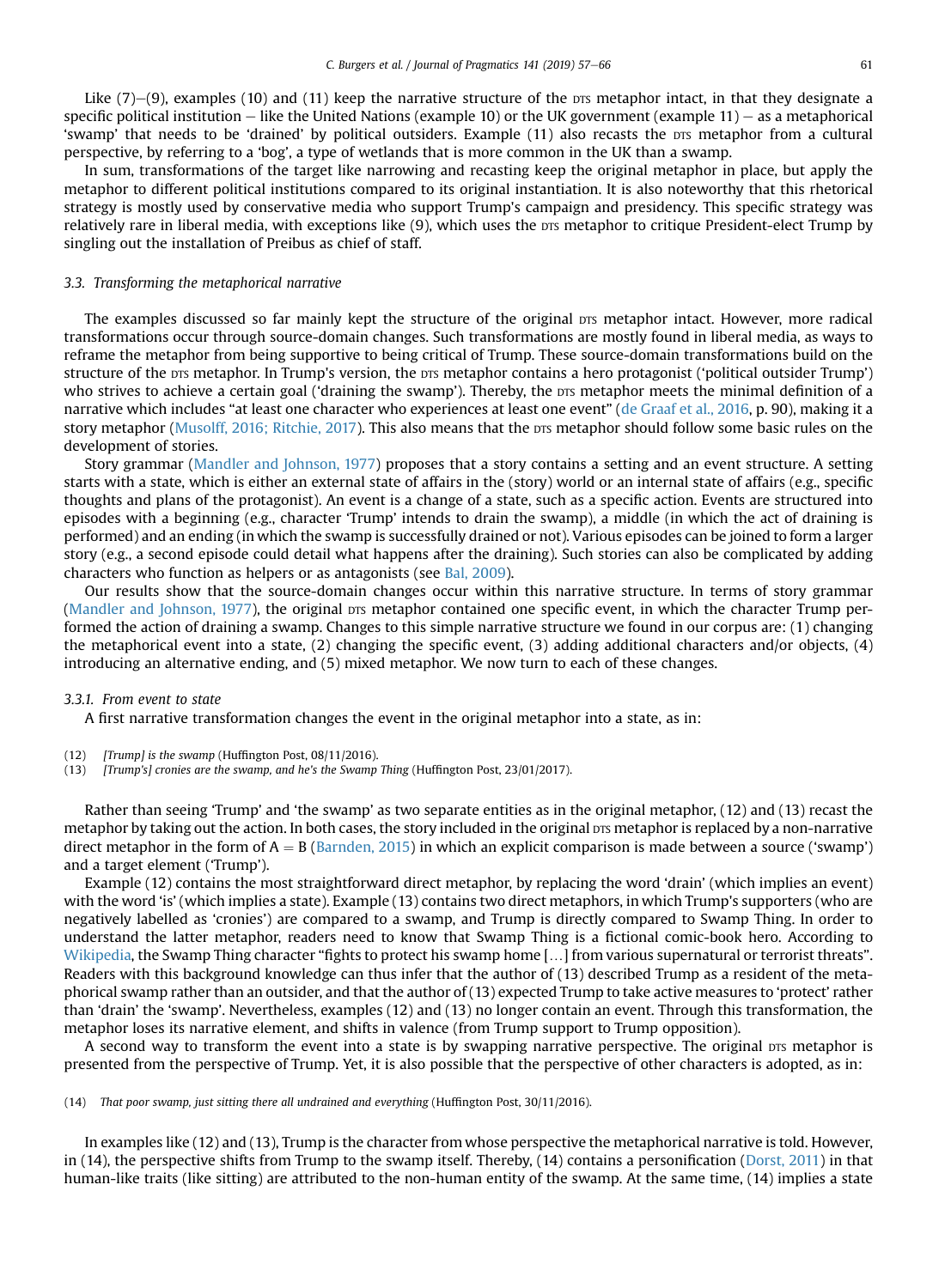because it contains no reference that the swamp character will change their sitting position. In addition, (14) requests the reader to pity the human-like 'swamp' because s/he has not been drained. The combination of transforming the swamp into a pitiable character in stasis suggests both criticism of Trump's appointments and a belief that little will change in the near future. In this way, (14) contains both a shift in structure (from event to state) and a shift in perspective (from Trump to the swamp) which together serve to subvert the original  $DTS$  metaphor.

#### 3.3.2. Changing the event

In addition to changing the metaphorical event into a state, authors can transform the metaphorical story in other ways. Another basic transformation lies in changing the event itself, for instance by replacing the action of draining with a contrary action, as in:

- (15) Instead of "draining the swamp" in Washington, Trump is turning on the fire hose to flood it (Huffington Post, 19/12/2016).
- (16) Trump is stocking, not draining the swamp (Huffington Post, 06/02/2017).

Examples (15) and (16) not only metaphorically propose that Trump is unsuccessful in delivering on his campaign promise to 'drain the swamp', but even suggest that he does the exact opposite of what he promised. Furthermore, (15) and (16) assign active agency to Trump in this process, through expressions like 'turning on the fire house' and 'stocking'.

Like in (14), authors also performed this operation while shifting narrative perspective, as in:

#### (17) Swamp re-swamped (Huffington Post, 09/12/2016).

Example (17) shifts perspective focus from Trump to the swamp, through an ambiguity that can be explained in two ways. First, we argue that (17) changes the specific event through using the word 'swamp' as a transitive verb. According to the [Macmillan Dictionary of American English](#page-9-0), one of the meanings of this verb is "to fill or cover something with water". In that way, the verb 'swamp' is an antonym for 'drain', offering Trump opponents the opportunity to subvert the original frame. Second, it is also possible that the author of (17) used the verb 're-swamp' as a grammatical metaphor, deriving from the noun 'swamp' (see [Halliday, 1998; Ritchie and Zhu, 2015](#page-9-0)). In this reading, the grammatical metaphor would go beyond filling with water, and could be interpreted as "becoming a swamp again".

Expressions like  $(15)-(17)$  suggest that the authors believed Trump to take specific actions that were the exact opposite of his original campaign promise. In these ways, the prs metaphor remains a single-event story, but the nature of the event changes dramatically. These changes thus reverse the valence of the original  $prs$  metaphor, making it highly critical of Trump.

#### 3.3.3. Adding characters and/or objects

A third strategy to transform the source domain is by adding new characters and/or objects. These can serve as a further specification of both the metaphor and of the position taken by the author. Please note that the first two strategies of 'changing the event into a state' or 'changing the event' were mainly found among media critical of Trump. This third strategy, however, was used both in media supportive and in media critical of Trump. Nevertheless, the source-target relations of the added characters and/or objects were different among the two media types:

- (18) Swamp draining will expose corrupt climate crocodiles: […] Al Gore finally has something real to be alarmed about […]. Responding to President-elect Trump's pledge to drain the Washington, D.C. swamp of corruption, their Dec. 5 meeting must have tracked lots of muddy footprints onto plush Trump Tower carpets. The discussion reportedly delved into murky science waters of manmade disaster concerning an inconvenient croc (Newsmax, 12/12/2016).
- (19) Instead of DRAINING the Swamp as Trump "promised," he is filling his Administration with the most deplorable of the crocodiles, alligators, sharks and piranhas he can possibly find amongst the Washington Elite (Huffington Post, 04/12/2016).

Both examples add characters by introducing animals associated with swamps such as crocodiles, alligators and piranhas. Typically, such animals are presented as antagonists and refer to political actors with whom the author disagrees. As a result, examples from conservative and liberal platforms differ in which political figures are portrayed as swamp animals: where examples from conservative platforms primarily target liberal political figures, examples from liberal platforms mainly target conservatives. For instance, (18) comes from a conservative website and designates Democrat Al Gore and other environmentalists as swamp animals, while (19) comes from a liberal website and designates Republican members of Trump's Administration as swamp animals. Furthermore, cases like (18) not only contain explicit references to swamp animals, but also contain additional references to a swamp and its inhabitants through references like 'muddy food prints' and 'murky waters'. In addition, authors sometimes added intertextual references to the adapted metaphors, such as 'inconvenient croc', <sup>3</sup> which references 'An Inconvenient Truth', Al Gore's documentary film on climate change.

Examples like (18) and (19) present specific real-life (groups of) people as animals, and are thus examples of dehumanizing metaphors (see also [Musolff, 2015](#page-9-0)). The denial of human elements by referring to animals is defined as a specific type of

<sup>&</sup>lt;sup>3</sup> Croc is an informal shorthand for 'crocodile'.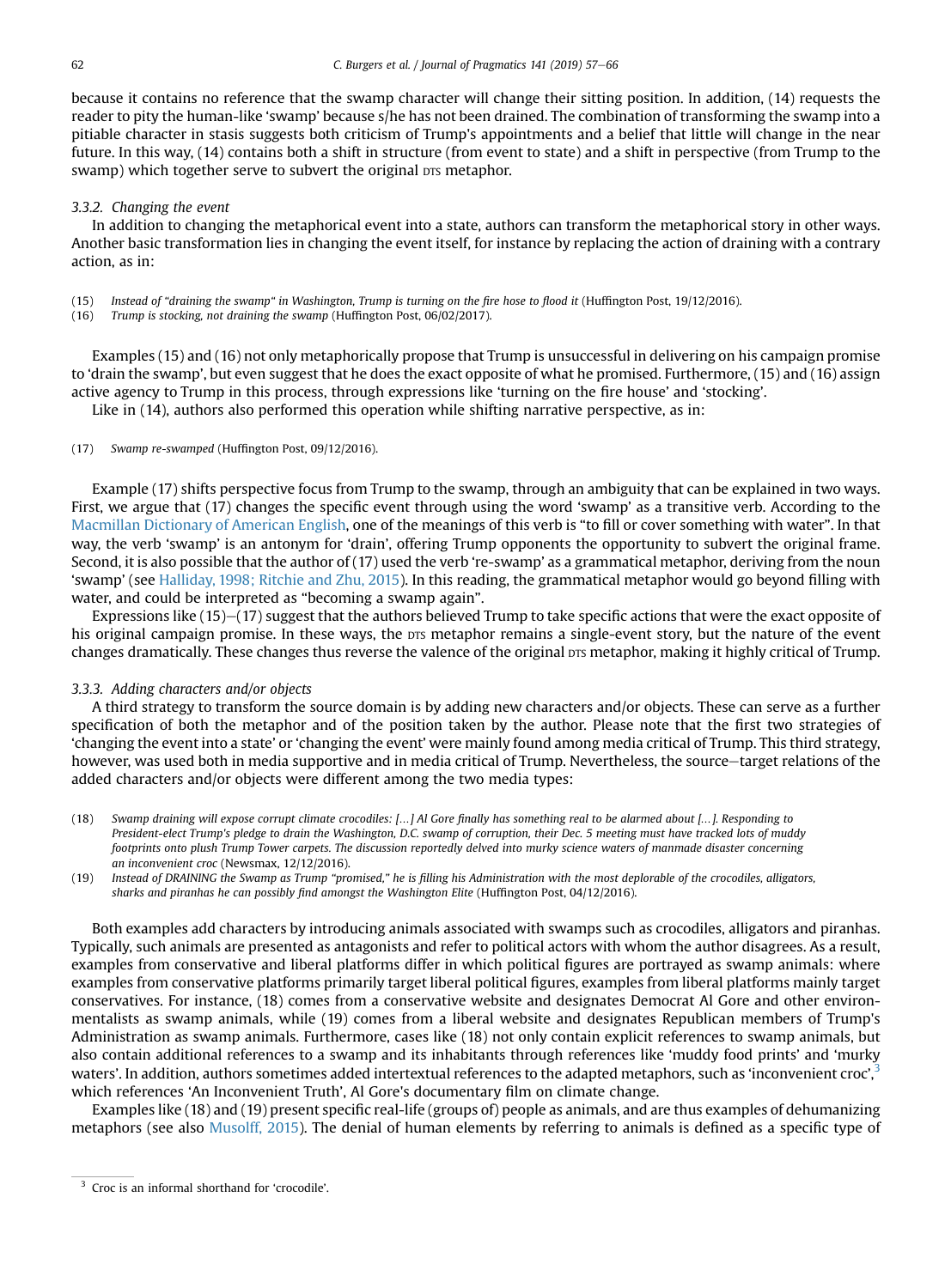dehumanization known as 'animalistic dehumanization' ([Haslam et al., 2008](#page-9-0)). This means that humans are ascribed bestial characteristics such as irrationality (rather than rationality) and immorality (rather than moral sensitivity). Dehumanization can have very negative direct effects on its targets [\(Bastian and Haslam, 2011\)](#page-8-0) and is, unfortunately, one of the ways through which both conservatives and liberals frame their political opponents [\(Crawford et al., 2013](#page-8-0)).

Yet, authors can also to choose to add other characters and/or objects within the source domain, such as:

(20) [Trump] promised to drain the swamp, and he's coming into a city that has a lot of park rangers for that swamp so it's going to be a challenge (Breitbart, 29/12/2016).

Example (20) introduces park rangers as new characters in the source domain, who are presented as antagonists wanting to preserve the metaphorical swamp. This example references a real-life controversy on whether preserving wetlands is positive or negative (see [LaPira and Holyoke, 2017\)](#page-9-0). In December 2016, ecologist Adam [Rosenblatt](#page-9-0) for instance published an op-ed in the Washington Post, arguing that wetlands have many advantages, and that draining a swamp can have devastating ecological consequences. He supported his argument through the example of the Florida Everglades, which were drained in the second half of the 19th century to make way for farming land. However, within a few years, the drained Everglades land suffered from groundwater depletion, and was barren and dry. Rosenblatt thus argued that the DTS metaphor was "lazy" and "inept", and should be avoided. By negatively evaluating park rangers as environmental protectors, the author of (20) also references this real-life debate about preserving wetlands. Nevertheless, and in contrast to  $(18)$ – $(19)$ , example  $(20)$  does not contain dehumanization, making it a more constructive way of introducing an opponent into the source-domain schema of the metaphor.

## 3.3.4. Alternative ending

In story grammar, one or more specific events can form an episode with a clear ending ([Mandler and Johnson, 1977](#page-9-0)). The original  $DTS$  metaphor implies an ending in which the swamp is emptied of its swamp-like features. This ending is not well specified, enabling critics to rewrite it, as in:

(21) I voted for Clinton […] primarily as a means of attempting to stop Trump from creating a billionaire theme park out of his drained swamp (Huffington Post, 06/02/2017). (22) "But wasn't [Trump] going to 'drain the swamp' in Washington?" you ask. Good question. He actually did drain the swamp! And out from the murky depths of that gloomy quagmire rose a bridge  $-a$  CEO's bridge [...] Never again shall titans of industry need to cross this dingy swamp to the White House on the backs of their swimming servants! (Huffington Post, 09/12/2016).

Unlike other metaphorical transformations critical of Trump, examples (21) and (22) start from the assumption that, in the metaphorical story, Trump was successful in draining the swamp. Yet, they subvert the original metaphor by adding a second event (the creation of a billionaire theme park or the emergence of a CEO's bridge) emphasizing negative and/or unforeseen consequences resulting from the draining. In that way, the authors of  $(21)$ – $(22)$  undermine Trump while simultaneously acknowledging that he delivered on his campaign promise.

## 3.3.5. Mixed metaphor

Another way to transform the source domain is through mixing metaphors ([Gibbs, 2016; Kimmel, 2010\)](#page-9-0), which means that two or more metaphors are combined within one frame, as in:

- (23) Trump is going to send his tanks into the swamp from Day One (Breitbart, 03/01/2017).<br>(24) The American people have descended into warring tribes. [...] If Trump wants to "drain to
- The American people have descended into warring tribes. [...] If Trump wants to "drain the swamp" and burn down the house, they are eager to give him a lighter (Salon, 04/11/2016).

Both (23) and (24) introduce at least one element to the frame that does not belong to either the target domain of US politics or to the source domain of swamps. In  $(23)$ , this is the physical object of a tank. In  $(24)$ , the primit expression is combined with two other metaphors: (a) the American public as warring tribes and (b) the US as a house that can be burnt down. Such frames thus combine elements from at least two different source domains, leading to a blend of the different source domains ([Fauconnier and Turner, 2002](#page-9-0)). In cases like (23) or (24), these source domains are seemingly contradictory through placing a tank in a swamp (which could sink into the swamp) or through combining water (swamp) with fire (burn down, lighter). Nevertheless, this blend remains comprehensible for readers.

Authors can also create a mixed metaphor through intertextual references, as in:

(25) Far from "draining the swamp", Donald Trump has  $-$  like the old Testament God  $-$  been raining down hard on us for 40 days and 40 nights, while inviting a few kleptocrats, billionaires, and white nationalists onto his Arc [sic] (Huffington Post, 28/02/2017).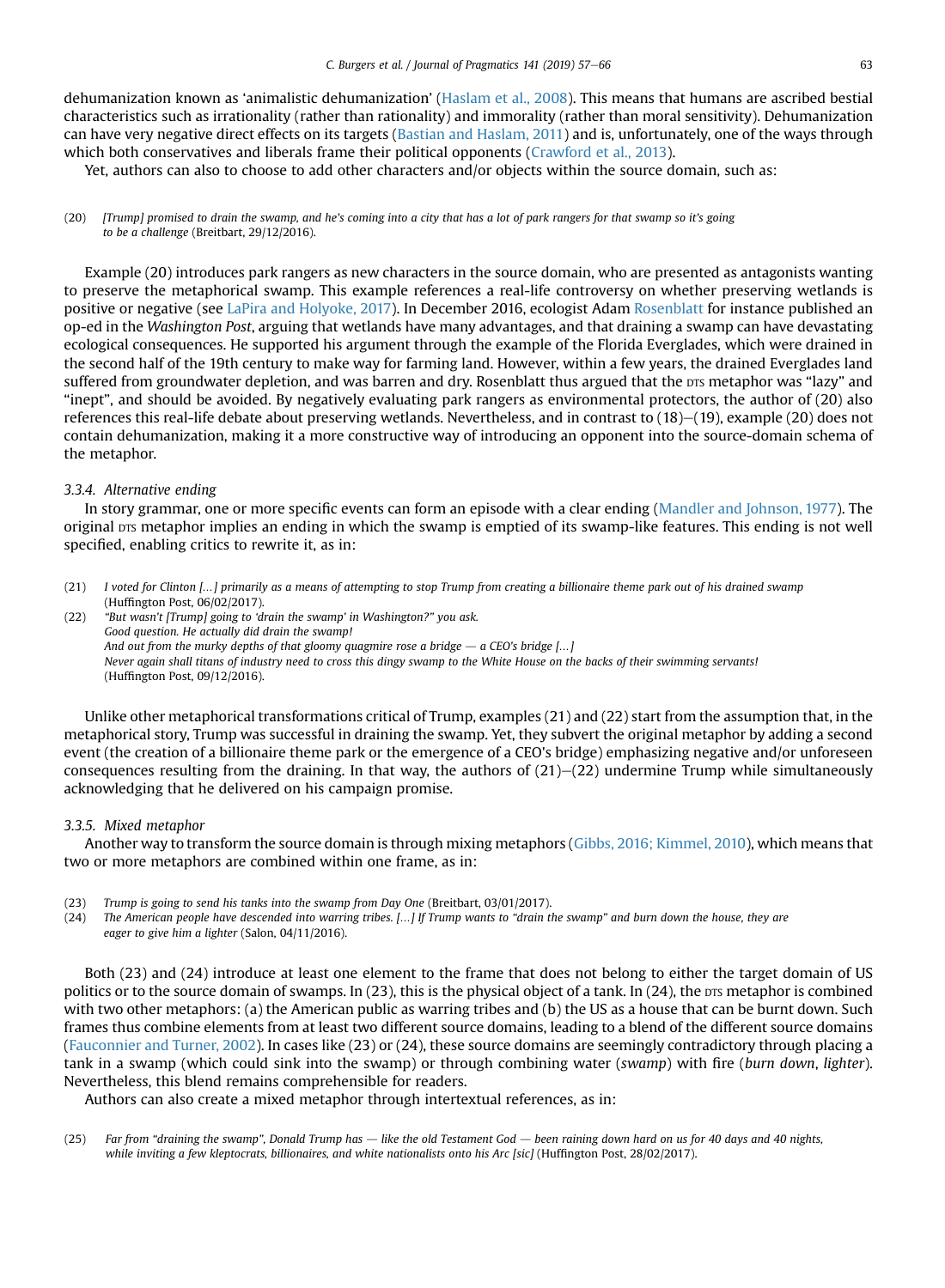Content-wise, (25) is similar to (15) by assigning active agency to Trump in a process in which the swamp gets filled rather than drained. Yet, the two examples also differ: (15) communicates this proposition directly, while (25) ties the DTS metaphor to the Biblical story of Noah's Ark (Genesis 6:9-9:17). In the mixed metaphor of (25), Trump takes on two character roles as he is portrayed both as the Old Testament God (through a direct comparison) and as Noah (by referring to 'his Ark'). Some of Trump's supporters take on the role of the animals saved onto the Ark, while the American public (referred to as 'us') are described as the people punished to die in the flood. Thereby, the liberal author criticized Trump through evoking a wellknown Biblical story.

Yet, intertextual references were not necessarily restrained to religious stories or prose, but referred to poetry as well, as in:

(26) I saw the worst candidate of any generation elected by a minority, lying shouting tweeting, dragging our poor nation into the swampiest of backlashes with a hostile takeover of democracy, […] who vowed to "drain the swamp" of political corruption but once elected by less than a quarter of those who could vote and by 3 million less than who did vote began assembling a cast of the richest most ethically-challenged figures ever to crawl out of swamps towards Washington, who just happened to have donated to him (Huffington Post, 01/02/2017).

The author of (26) evoked Part I of Allen [Ginsberg's \(1956/1959\)](#page-9-0) poem Howl, in which Ginsberg denounced the forces of capitalism and conformity. Example (26) references the poem through word play on Howl's opening line ("I saw the best minds of my generation"), through various lines starting from the base word 'who', and through the article's title ("Inaugurhowl", which phonetically combines 'Howl' with the word 'inaugural'). But (26) also changes Howl, which originally constituted praise of society's outcasts, into an explicit critique of the country's most powerful elected official. Example (26) contains a basic premise in which the author predicted Trump to be unable to drain the swamp as in (6), and a dehumanization of Trump's Cabinet as swamp animals as in (19). Nevertheless, through parodying Ginsberg's Howl, the author set himself up as a staunch contemporary counterculture critic of US politics.

## 4. Discussion and conclusion

The goal of the current study was presenting an overview of the patterns with which a metaphorical frame is changed by both political supporters and opponents in partisan media. Our analysis reveals three major ways of usage: (1) without transformation, (2) transformations of the target, and (3) transformations of the source.

Uses of the metaphorical frame without transformation include paraphrasing, explaining and/or evaluating the metaphorical frame as a public statement by a political actor. The strategies of paraphrasing and explaining are mostly used to inform readers that a political actor used a specific metaphorical frame to discuss a political policy in a specific setting. By contrast, the strategy of evaluation means that a partisan author added their evaluation to the metaphor, which is typically positive for political supporters and negative for political opponents. Thus, the strategies without transformations of paraphrasing and explaining mainly serve to inform the audience, and are used by political proponents and opponents. The evaluation strategy is also used by both groups, yet the valence of the evaluation differed depending on the author's political orientation.

Transformations of the target and/or the source were also often conducted along partisan lines. Target transformations included narrowing and recasting. The narrowing strategy meant zooming on a subsection of the 'original' metaphor's target. By contrast, the recasting strategy involved applying the same policy frame to targets different from the original metaphor. These target-transformation strategies mainly retained the structure of the 'original' metaphor. Most cases of target transformation (with some exceptions like example 9) were used by political supporters of the 'original' metaphor.

Source transformations occurred in a number of ways. The DTS metaphor comprised a narrative, and the potential for source-domain transformation was constrained by narrative rules proposed by story grammar [\(Mandler and Johnson, 1977](#page-9-0)). The 'original' metaphor was a basic single-event narrative containing one character performing one action. Patterns of change included (1) changing the event into a state, (2) changing the event, (3) introducing additional characters and/or objects (4) introducing an alternative ending and (5) mixing metaphor. Thus, the nature of these transformations is often connected to the basic building blocks of narratives ([Bal, 2009; Mandler and Johnson, 1977](#page-8-0)).

Our analysis also revealed that political proponents and opponents use different patterns to transform the 'original' metaphor. Expressions by political proponents typically keep the structure of the 'original' metaphor, presumably because it aligns with their political position. Thereby, the types of source-transformations open to this group are relatively limited, and mostly constrained to providing additional details, like including new characters and/or objects or by presenting a mixed metaphor. Political proponents have more opportunities in target-domain transformations. By contrast, transformations by political opponents typically subvert the structure of the 'original' metaphor. As a result, political opponents have more possibilities in source transformations at their disposal, and less possibilities in target transformations.

Furthermore, these differences in expressions between political proponents and opponents reveal two different uses of the same metaphor. In the case of the  $DTS$  metaphor, political proponents refer to Washington, DC as a 'swamp' and to Trump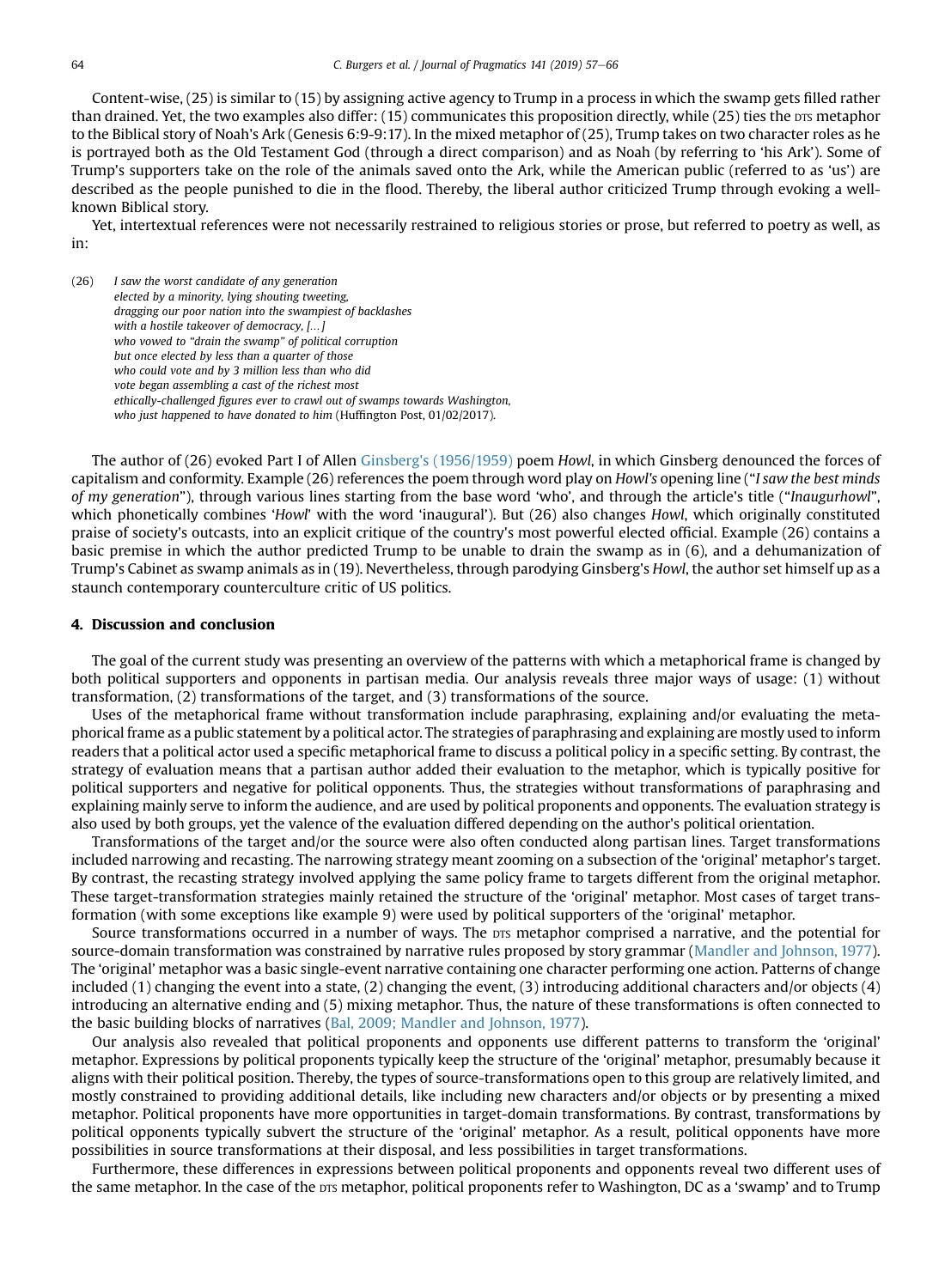<span id="page-8-0"></span>as an outsider to the swamp who will 'drain' the swamp. By contrast, political opponents frame Trump as being a part (and sometimes even a defender) of this 'swamp'. Both groups thus use the same narrative metaphor of prs, and in both cases, 'swamp' represents corruption and cronyism. Yet, the ways in which this metaphor is used are diametrically opposed. In conservative media, Trump is presented as an outsider to the swamp. By contrast, in liberal media, Trump is seen as an important part of the swamp. Thereby, the question of which political actors constitute the 'swamp' takes on a different meaning across partisan media.

Some caveats should be mentioned. First, we present a case study of the DTS metaphor, which was a single-event narrative metaphorical frame. Future research could build on our study for other metaphorical frames across languages and cultures to review whether the types of transformations found for the DTS metaphor also apply to other cases. For instance, future research could answer the question whether theories of narratives also predict patterns of change in multiple-event narrative metaphorical frames, such as the metaphor seeing a NATION as a FAMILY (Cienki, 2004; Lakoff, 1996/2002; Musolff, 2016). Through this metaphor, a long political narrative can be spun in which nations seeking to sign a treaty are described as 'wooing each other', nations that sign a treaty are described as 'getting married' and nations that end a treaty are seen as being 'in a divorce'. Please note that metaphorical frames are not specific to political communication and can also be used in other communicative domains like health ([Semino et al., 2018](#page-9-0)) or climate change [\(Ritchie, 2017\)](#page-9-0). Future research could analyze whether transformations of metaphorical frames in these domains follow similar or different patterns.

Furthermore, we acknowledge that not every metaphorical frame is also a narrative. For instance, direct metaphors in the form of  $A = B$  (e.g., 'Juliet is the sun') may only include a state (and not an event), while other metaphors (e.g., comparing the Internet to a highway) may not involve a character. Thus, we recommend checking whether a specific metaphor meets the basic definition of narrative (de Graaf et al., 2016) of featuring at least one character experiencing at least one event, before also labelling it as a narrative.

Follow-up studies could also focus on how political partisans respond to transformations of a metaphorical frame like DTS that either correspond to or are contrary to their own political ideology. After all, many metaphor studies suggest that metaphorical frames are effective in steering the audience's opinions in line with the position implied in the frame (Boeynaems et al., 2017). By contrast, other studies have suggested that exposure to opposing views online enhances polarization (Bail et al., 2018), which would imply that participants become more certain in their own political beliefs (regardless of the ideology of the metaphor to which they have been exposed). Furthermore, the role of echo chambers and filter bubbles in political polarization has recently also been debated, with some studies proposing that their impact is more limited than generally assumed (e.g., [Dubois and Blank, 2018; Nelson and Webster, 2017\)](#page-9-0).

In sum, our study demonstrated how a metaphorical frame in political communication is used and changed in online partisan media. We find three superordinate patterns of usage: (1) no transformation, (2) target transformations and (3) source transformation. Each superordinate pattern has a number of sub-strategies that can be used and combined. At the same time, specific types of transformations are connected to different groups of political partisans: political supporters typically choose transformations that keep the structure of the original metaphor, while political opponents use transformations that upend the structure of the original metaphor. In this way, one specific narrative metaphorical frame has two different instantiations across online partisan media. This can contribute to meaning creation, as a specific metaphor (e.g., swamp in relation to politics) gets re-negotiated across partisan media.

#### References

- Ahrens, K., Lee, S.Y.M., 2009. Gender versus politics: when conceptual models collide in the US Senate. In: Ahrens, K. (Ed.), Politics, Gender and Conceptual Metaphors. Palgrave Macmillan, London (UK), pp. 62-82. [https://doi.org/10.1057/9780230245235\\_4](https://doi.org/10.1057/9780230245235_4).
- Bail, C.A., Argyle, L.P., Brown, T.W., Bumpus, J.P., Chen, H., Hunzaker, M.F., Lee, J., Mann, M., Merhout, F., Volfovsky, A., 2018. Exposure to opposing views on social media can increase political polarization. Proc. Natl. Acad. Sci. Unit. States Am. 115 (37), 9216-9221. [https://doi.org/10.1073/pnas.1804840115.](https://doi.org/10.1073/pnas.1804840115) [Bal, M., 2009. Narratology: Introduction to the Theory of Narrative. University of Toronto Press, Toronto \(Canada\).](http://refhub.elsevier.com/S0378-2166(18)30616-7/sref3)
- Barnden, J., 2015. Metaphor, simile, and the exaggeration of likeness. Metaphor Symbol 30 (1), 41-62. <https://doi.org/10.1080/10926488.2015.980692>.
- Bastian, B., Haslam, N., 2011. Experiencing dehumanization: cognitive and emotional effects of everyday dehumanization. Basic Appl. Soc. Psychol. 33 (4), 295-303. [https://doi.org/10.1080/01973533.2011.614132.](https://doi.org/10.1080/01973533.2011.614132)

Boeynaems, A., Burgers, C., Konijn, E.A., Steen, G.J., 2017. The effect of metaphorical framing of political issues on opinion: a systematic literature review. Metaphor Symbol 32 (2), 118-134. [https://doi.org/10.1080/10926488.2017.1297623.](https://doi.org/10.1080/10926488.2017.1297623)

Burnes, S., 2011. Metaphors in press reports of elections: Obama walked on water, but Musharraf was beaten by a knockout. J. Pragmat. 43 (8), 2160-2175. [https://doi.org/10.1016/j.pragma.2011.01.010.](https://doi.org/10.1016/j.pragma.2011.01.010)

Burgers, C., 2016. Conceptualizing change in communication through metaphor. J. Commun. 66 (2), 250-265. [https://doi.org/10.1111/jcom.12211.](https://doi.org/10.1111/jcom.12211)

Burgers, C., Konijn, E.A., Steen, G.J., 2016. Figurative framing: shaping public discourse through metaphor, hyperbole and irony. Commun. Theor. 26 (4), 410e430. <https://doi.org/10.1111/comt.12096>.

[Charteris-Black, J., 2004. Corpus Approaches to Critical Metaphor Analysis. Palgrave MacMillan, New York](http://refhub.elsevier.com/S0378-2166(18)30616-7/sref10).

[Charteris-Black, J., 2011. Politicians and Rhetoric: the Persuasive Power of Metaphor, Second ed. Palgrave MacMillan, New York, NY.](http://refhub.elsevier.com/S0378-2166(18)30616-7/sref11)

Chilton, P., Ilyin, M., 1993. Metaphor in political discourse: the case of the common European house. Discourse Soc. 4 (1), 7-31. [https://doi.org/10.1177/](https://doi.org/10.1177/0957926593004001002) [0957926593004001002.](https://doi.org/10.1177/0957926593004001002)

Cienki, A., 2004. Bush's and Gore's language and gestures in the 2000 US presidential debates: a test case for two models of metaphors. J. Lang. Polit. 3 (3), 409e440. [https://doi.org/10.1075/jlp.3.3.04cie.](https://doi.org/10.1075/jlp.3.3.04cie)

Crisp, P., 2008. Between extended metaphor and allegory: is blending enough? Lang. Lit. 17 (4), 291-308. [https://doi.org/10.1177/0963947008095960.](https://doi.org/10.1177/0963947008095960)

de Graaf, A., Sanders, J., Hoeken, H., 2016. Characteristics of narrative interventions and health effects: a review of the content, form, and context of narratives in health-related narrative persuasion research. Rev. Commun. Res. 4, 88-131. [https://doi.org/10.12840/issn.2255-4165.2016.04.01.011.](https://doi.org/10.12840/issn.2255-4165.2016.04.01.011)

Crawford, J., Modri, S., Motyl, M., 2013. Bleeding-heart liberals and hard-hearted conservatives: subtle political dehumanization through differential attributions of human nature and human uniqueness traits. J. Soc. Polit. Psychol. 1 (1), 86–104. <https://doi.org/10.5964/jspp.v1i1.184>.